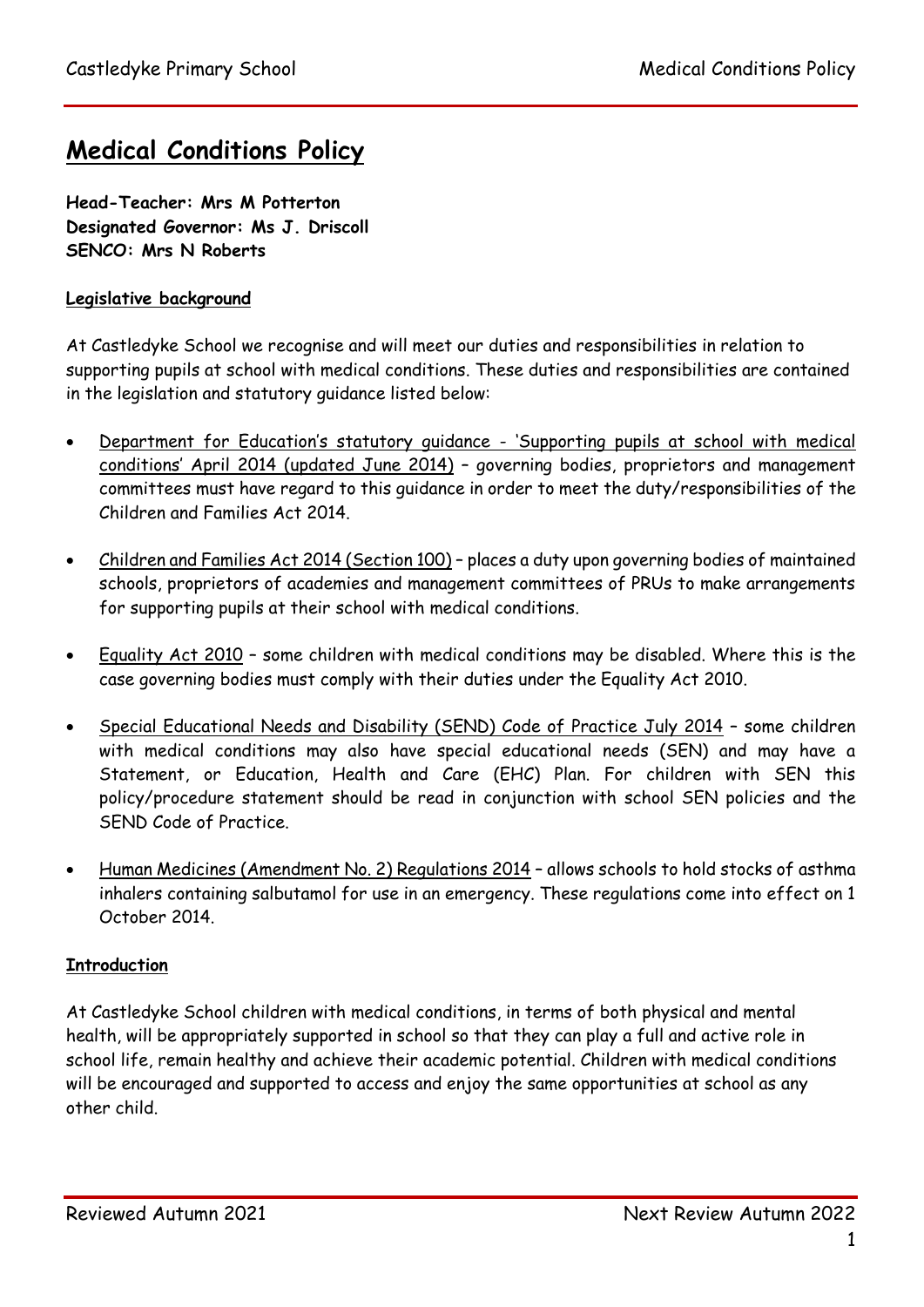We recognise that pupils with long-term and complex medical conditions may require on-going support, medicines or care whilst at school to help them to manage their condition and keep them well. Others may require monitoring and interventions in emergency circumstances. Castledyke School recognises that each child's needs are individual.

We also recognise that needs may change over time, and that this may result in extended absence from school. The school will make every effort to minimise the impact upon a child's educational attainment and support his or her emotional and general well-being, including any necessary reintegration programmes. The school will strive to give pupils and their parents' confidence in the school's approach.

The school recognises that some children who require support with their medical conditions may also have special educational needs and may have an Education, Health and Care (EHC) Plan. We will work together with other schools, health professionals, other support services, and the Local Authority. Sometimes it will be necessary for the school to work flexibly, for example, by means of a combination of attendance at school and alternative provision / personalised learning.

#### **Policy arrangements**

- The Head-teacher will ensure that sufficient staff are suitably trained.
- All relevant staff including supply and other temporary staff will be made aware of the child's condition.
- Cover arrangements will be put into place to cover for staff absence to ensure appropriate provision is always available.
- Risk assessments will be put into place for educational visits, and other school activities outside the normal timetable, and
- Individual Healthcare Plans (IHPs) will be monitored and involve appropriate health care professionals.

#### **Procedure to be followed when notification is received that a pupil has a medical condition**

The school, in consultation with all relevant stakeholders including parents, will:

- Ensure that arrangements are put into place to cover transition from another setting, upon being notified that a child is coming into school with a medical condition. These may vary from child to child, according to the existing IHP.
- Ensure that arrangements are implemented following reintegration into the school or when the needs of a child change.
- Put arrangements into place in time for the start of the new school term.
- In other cases, such as a new diagnosis or children moving to a new school mid-term, make every effort to ensure that appropriate arrangements are in place within two weeks.
- Provide support to pupils where it is judged by professionals that there is likely to be a medical condition.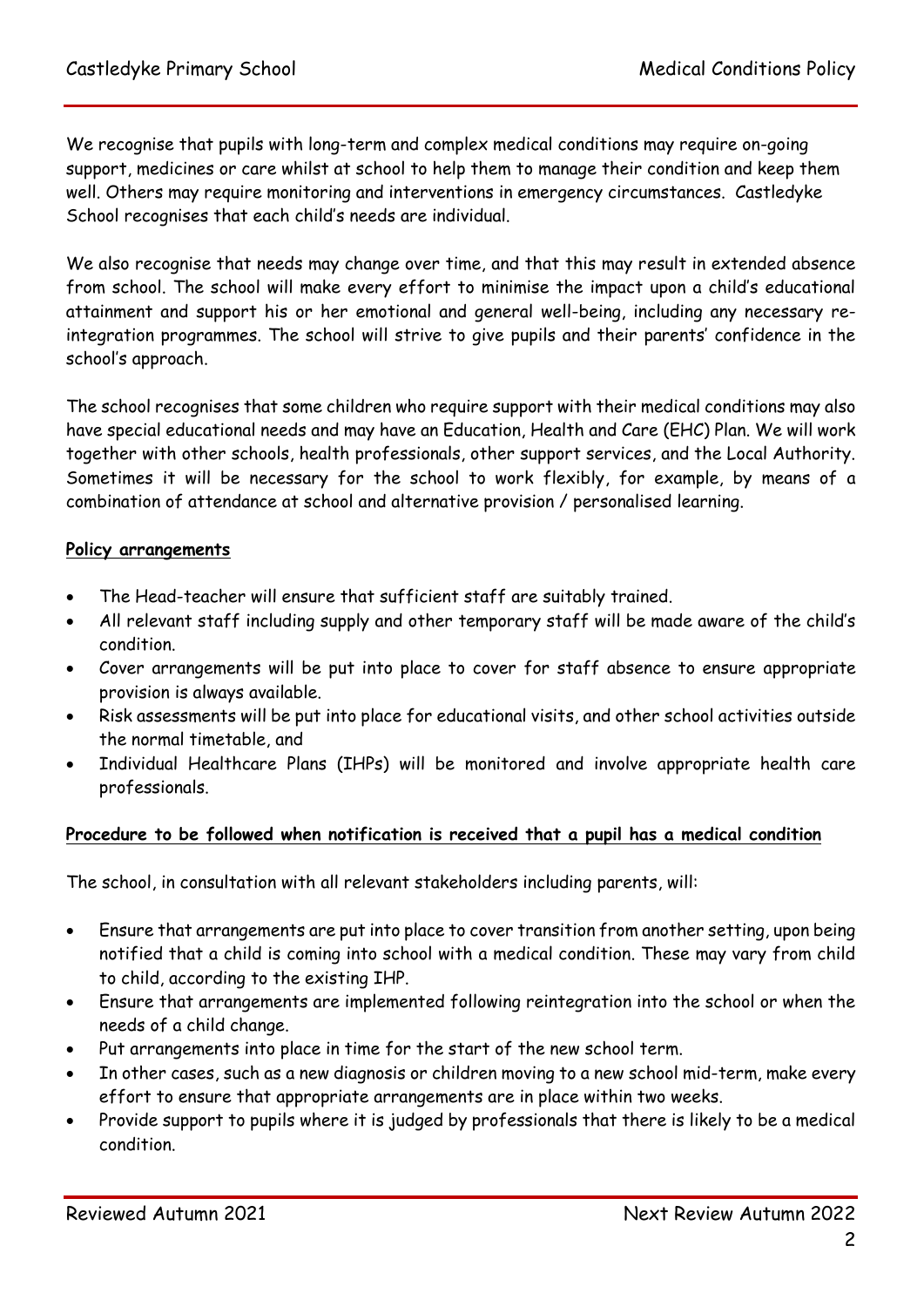Ensure that any staff training needs are identified and met.

#### **Individual Healthcare Plans (IHP)**

The school's SENCO is responsible for developing IHPs – in liaison with, and with appropriate oversight of, a relevant healthcare professional (e.g. school nurse/nurse specialist – diabetes/epilepsy/paediatrician, etc.). The purpose of an IHP is to ensure that there is clarity about what needs to be done, when and by whom. An IHP will often be essential, such as in cases where conditions fluctuate or where there is a high risk that emergency intervention will be needed, and they are likely to be helpful in the majority of other cases, especially where medical conditions are long-term and complex and require specific management. However, not all children will require an IHP. The school, healthcare professionals and parents will agree, based upon evidence, when an IHP would be inappropriate or disproportionate. If consensus cannot be reached, the Head-teacher will take a final view. A template IHP is provided in Annex A. Input from a healthcare professional must be provided.

The IHP is confidential to parents/young person and to those school staff who need to know. The level of detail within an IHP will depend upon the complexity of the child's condition and the degree of support needed. Where a child has a special educational need, but does not have an EHC Plan, their special educational needs will be referred to in their IHP.

IHPs, and their review, may be initiated, in consultation with the parent, by a member of school staff or a healthcare professional involved in providing care for the child. IHPs will be drawn-up in partnership between the school, parents, and a relevant healthcare professional, e.g. Specialist or Community/School Nurse/other health professional. Wherever possible, the child should also be involved in the process. The aim is to capture what needs to be done to help staff and the child manage their condition and overcome any potential barriers to getting the most from their education. Responsibility for ensuring the plan is finalised rests with the school.

IHPs will be reviewed at least annually or more frequently if evidence is presented that the child's needs have changed. IHPs are devised with the child's best interests in mind, ensuring that an assessment of risk to the child's education, health and social well-being is managed minimising disruption. Reviews will be linked to any EHC Plan as appropriate.

#### **Information to be recorded**

When deciding upon the information to be recorded on IHPs, the following will be considered:

- The medical condition, its triggers, signs, symptoms and treatments.
- The pupil's resulting needs, including medication (dose, side-effects and storage) and other treatments, time, facilities, equipment, testing, access to food and drink where this is used to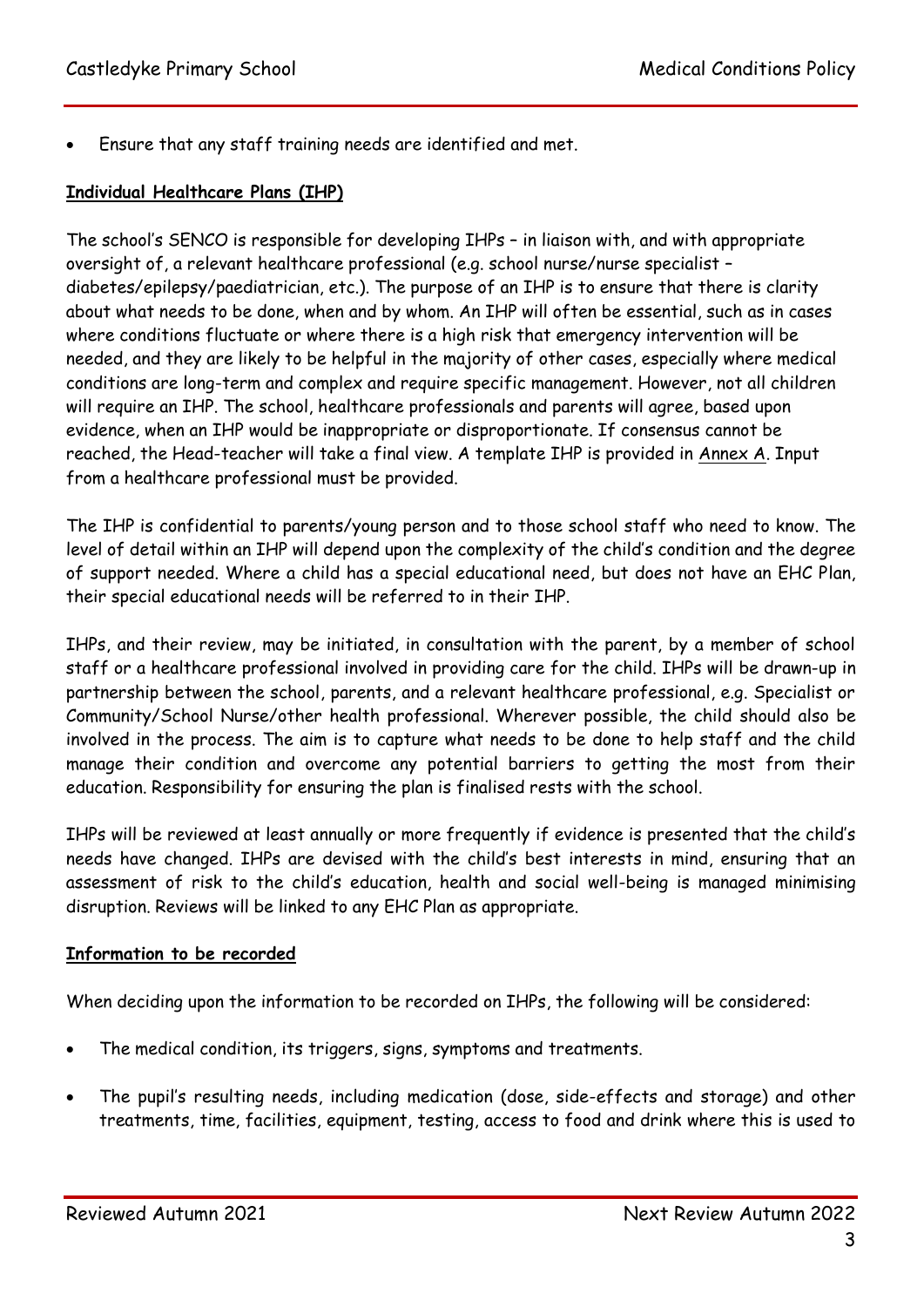manage their condition, dietary requirements and environmental issues. E.g. Crowded corridors, travel time between lessons.

- Specific support for the pupil's educational, social and emotional needs. E.g. exams, use of rest periods or additional support in catching up with lessons, counselling sessions.
- The level of support needed, including in emergencies. If a child is self-managing their medication, this should be clearly stated with appropriate arrangements for monitoring.
- Who will provide the support, their training needs, and expectations of their role and confirmation of proficiency to provide support for the child's medical condition from a healthcare professional; and cover arrangements for when they are unavailable.
- Who in the school needs to be aware of the child's condition and the support required?
- Arrangements for written permission from parents and the Head-teacher for medication to be administered by a member of staff, or self-administered by the pupil during school hours.
- Separate arrangements or procedures required for school trips or other school activities outside of the normal school timetable that will ensure the child can participate, e.g., appropriate Risk Assessments.
- Where confidentiality issues are raised by the parent or child, the designated individuals to be entrusted with information about the child's condition.
- 'What to do in an emergency', including whom to contact and contingency arrangements. Some children may have an emergency healthcare plan prepared by their lead clinician that could be used to inform the development of their school IHP.
- Informing/sharing appropriate IHP information with other relevant bodies (e.g. Home to School Transport) – through appropriate agreement/consent.

#### **Roles and responsibilities**

Supporting a child with a medical condition during school hours is not the sole responsibility of one person. The school will work collaboratively; both with staff within the organisation and with outside agencies, as the circumstances of each child dictate.

#### **Governing Body**

The Governing Body will ensure that:

Pupils in school with medical conditions are supported.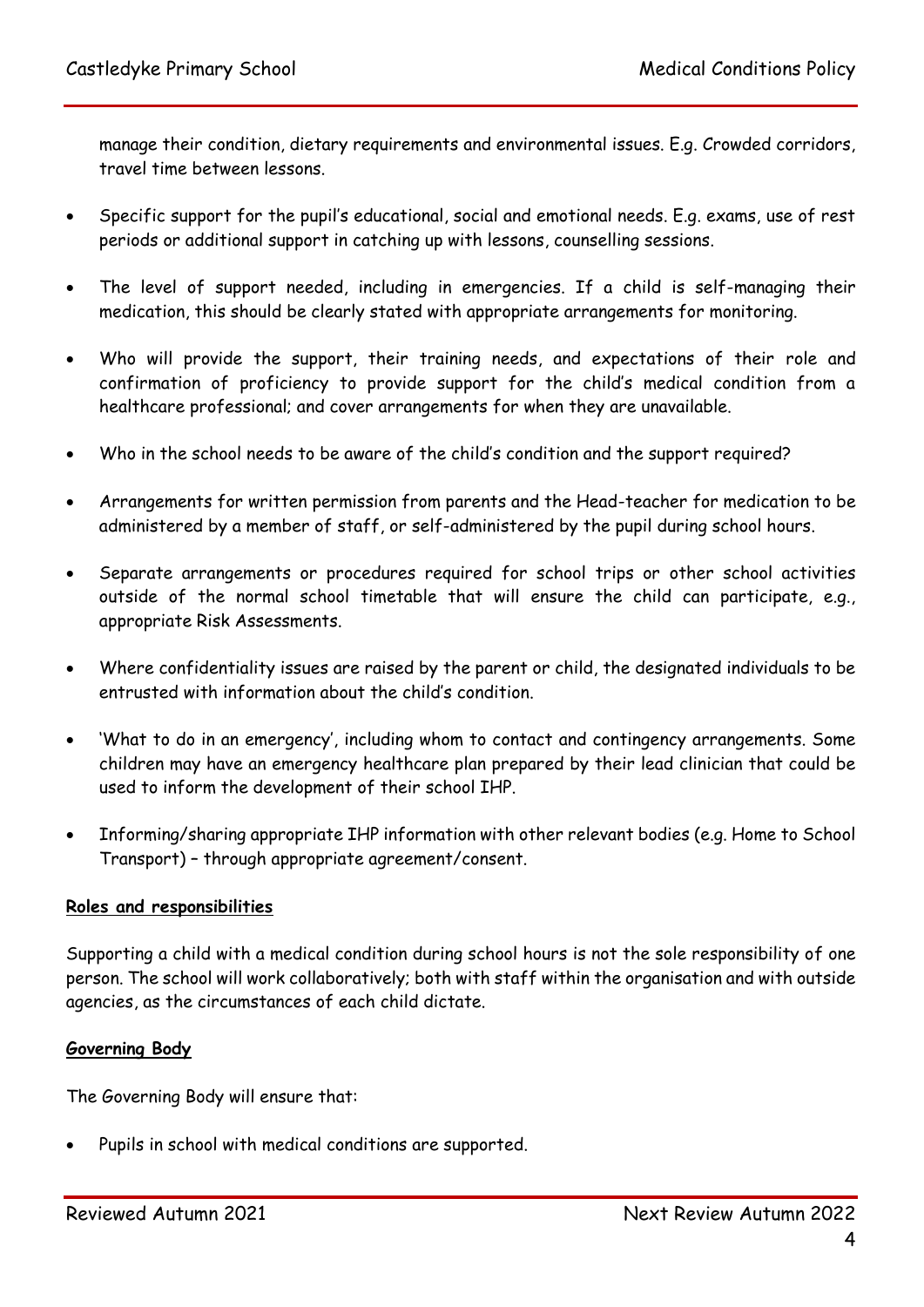- This policy is reviewed at least annually, developed, implemented and monitored.
- Staff receive suitable training and that they are competent before they take on the responsibility to support children with medical conditions.
- There are quality assurance systems in place to ensure that pupils in school with medical conditions are supported (e.g. case monitoring/assurance audits). The SENCo provides a report to the Governing Body termly.

#### **Headteacher**

The Head-teacher has overall responsibility for the development of IHPs. The Head-teacher delegates the day to day completion, collation of data and monitoring to the SENCO.

The Head-teacher will ensure the accomplishment of the following tasks via the use of an experienced and trained multi-disciplinary team working across the school and line managed by the SENCO:

- The *Supporting Pupils at School with Medical Conditions Policy/Procedure* is developed and effectively implemented with partners, including ensuring that all staff are aware of the policy and that they understand their role in implementing the policy.
- All staff who need to know are aware of a child's medical condition.
- Sufficiently trained staff are available to implement the policy and deliver against all the IHPs, including in contingency and emergency situations.
- All staff are appropriately insured to support pupils in this way.
- Liaison with the school nurse in respect of a child who has a medical condition, including in cases where the situation has not yet been brought to the attention of the school nursing service.

#### **School Staff**

Any member of the school staff may be asked to provide support to pupils with medical conditions, including the administration of medicines. At Castledyke this responsibility is generally held by office staff.

Any member of school staff should know what to do and respond accordingly when they become aware that a pupil with a medical condition needs help, according to the protocols set out by school as agreed by parents.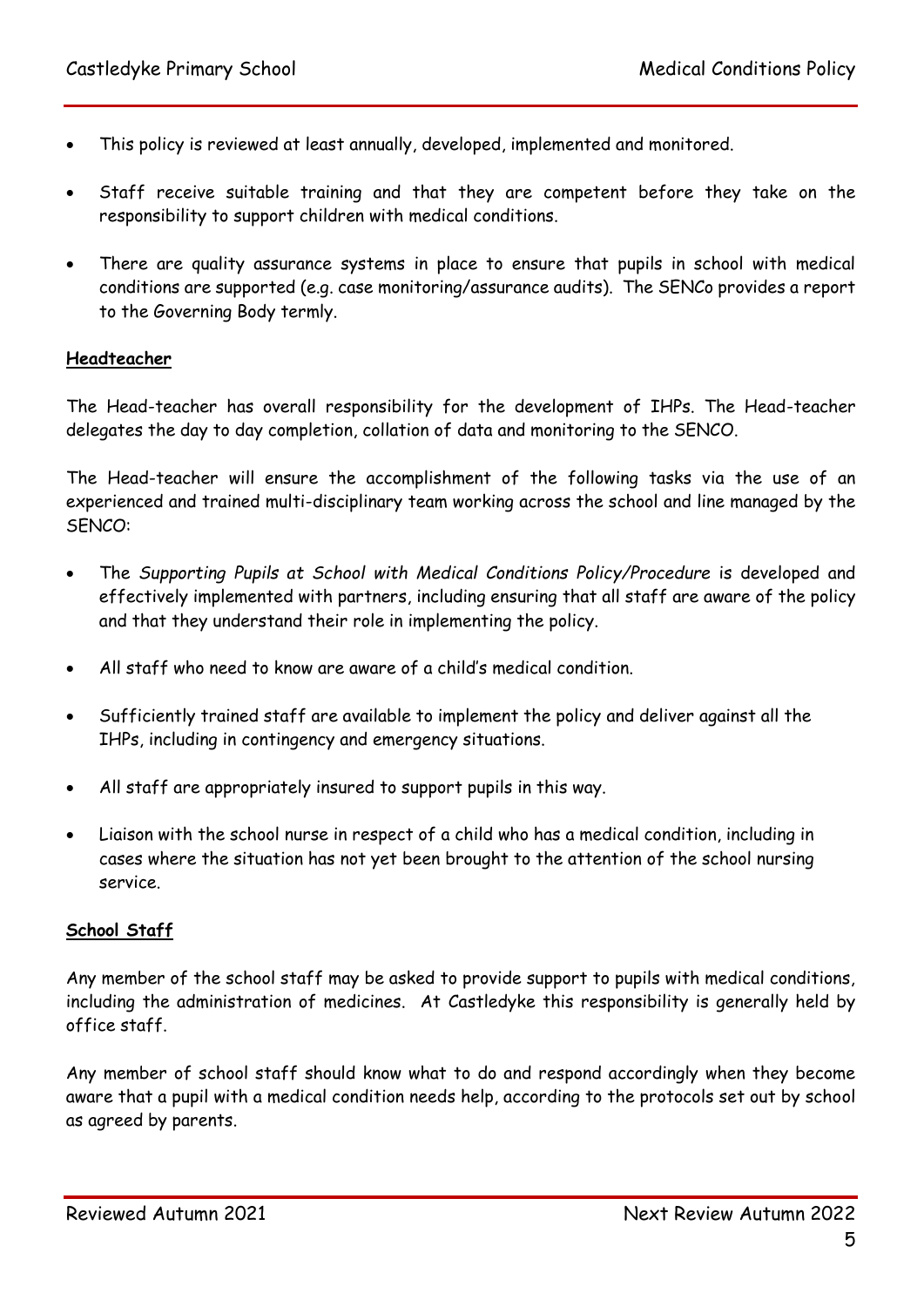# **Pupils**

Pupils with medical conditions may be best placed to provide information about how their condition affects them. As appropriate, they will be involved in discussions about their medical support needs and contribute as much as possible to the development of, and review of, their IHP. Other children will often be sensitive to the needs of those with medical conditions and this will be considered as part of wider planning.

# **Parents/Carers**

Parents/carers should provide the school with sufficient and up-to-date information about their child's medical needs. At Castledyke School, parents/carers are key partners and they will be involved in the development and review of their child's IHP, including its drafting. Parents/carers should carry out the action they have agreed to as part of its implementation, e.g., provide medicines and equipment and ensure they or another nominated adult are contactable at all times.

# **Local Authority**

Castledyke School will communicate/liaise with the Local Authority as appropriate/required by a child's medical needs/condition.

The Local Authority has a duty to commission a school nursing service to this school. The Local Authority will provide support, advice and guidance, as appropriate.

#### **Providers of Health Services**

Castledyke School will communicate/liaise with providers of health services as appropriate/required by a child's medical needs. Health services can provide valuable support, information, advice and guidance to schools, and their staff, to support children with medical conditions at school.

# **Clinical Commissioning Groups (CCGs)**

Castledyke School will communicate/liaise with CCG colleagues as appropriate/required by a child's medical needs. CCGs commission other healthcare professionals such as specialist nurses. They ensure that commissioning is responsive to children's needs, and that health services are able to co-operate with schools supporting children with medical conditions. The school maintains good relationships with parents/carers who are generally the bridge specialist agencies and school, working in partnership.

#### **Staff training and support**

Training needs for staff will be assessed by looking at the current and anticipated needs of pupils already on roll. It may be possible to determine training needs by early information relating to a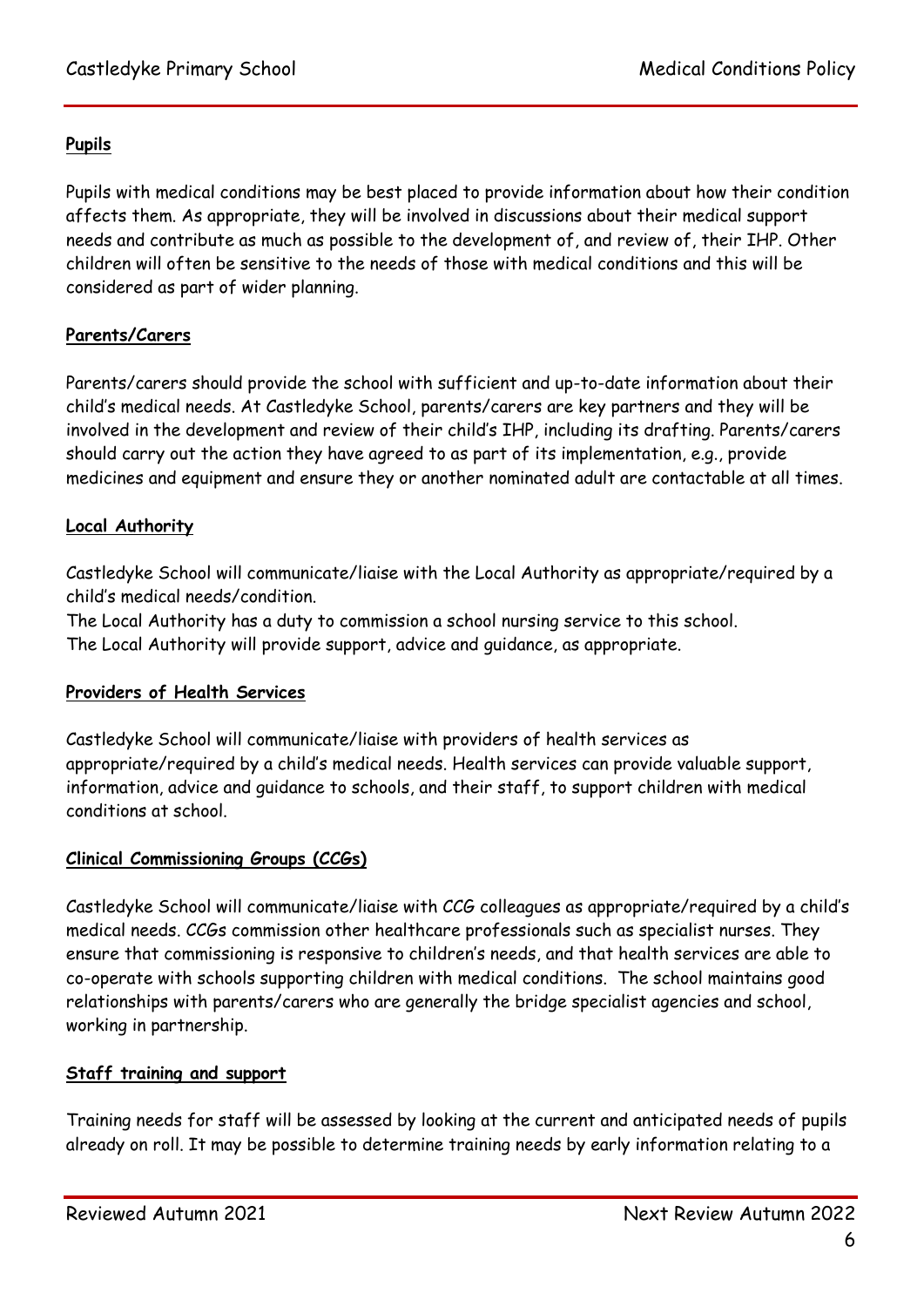child about to be admitted to the school. All members of staff providing support to a child with medical needs will have been trained, ideally, beforehand. Staff who provide specific support to pupils with medical conditions will be included in meetings where this is discussed.

The type of training, and frequency of refresher training, will be determined by the actual medical condition that a child may have and this will be supported by the Governing Body. Some training may be arranged by the school, and other types may make use of the skills and knowledge provided by the school nursing service, or specialist nursing services, among others. In some cases, a specific health care professional will be required to provide appropriate training. Training may involve onsite or off-site provision. Parents/carers and appropriate healthcare professionals will be asked to supply specific advice in relation to possible training requirements.

Staff will be made aware of the specific needs of each child with a medical condition and will be competent and confident to deliver the support. It must be noted that a First Aid certificate alone will not suffice for training to support children with medical conditions. The *Supporting Pupils at School with Medical Conditions Policy*/*Procedure* will be subject to whole staff consultation as part of the draft, and subsequent reviews. All members of staff will be informed of it via email and it will be included in the induction arrangements for new staff to the school.

#### **The child's role in managing their own medical needs**

At Castledyke School, the children who require medication or other procedures will be supervised in administering them or receiving them from a relevant member of staff. However, depending on the age and stage of the child and seriousness of condition, we encourage children to be able to manage their own medication. For example, children using inhalers are encouraged, where appropriate, to take charge of this medication and to utilize when they feel they need to. They are the people who know when they require medication of this kind.

If a child refuses to take medicine or carry out a medical procedure, staff will follow the procedure agreed in the IHP. Parents/carers and relevant health professionals will be informed so that alternative options can be considered.

#### **Managing medicines on school premises**

Where clinically possible, medicines should be prescribed in dose frequencies which enable them to be taken outside school hours. Where this is not possible, the following will apply:

- Medicines will only be administered at school when it would be detrimental to a child's health or school attendance not to do so.
- No child will be given prescription or non-prescription medicines in school without their parent's written consent.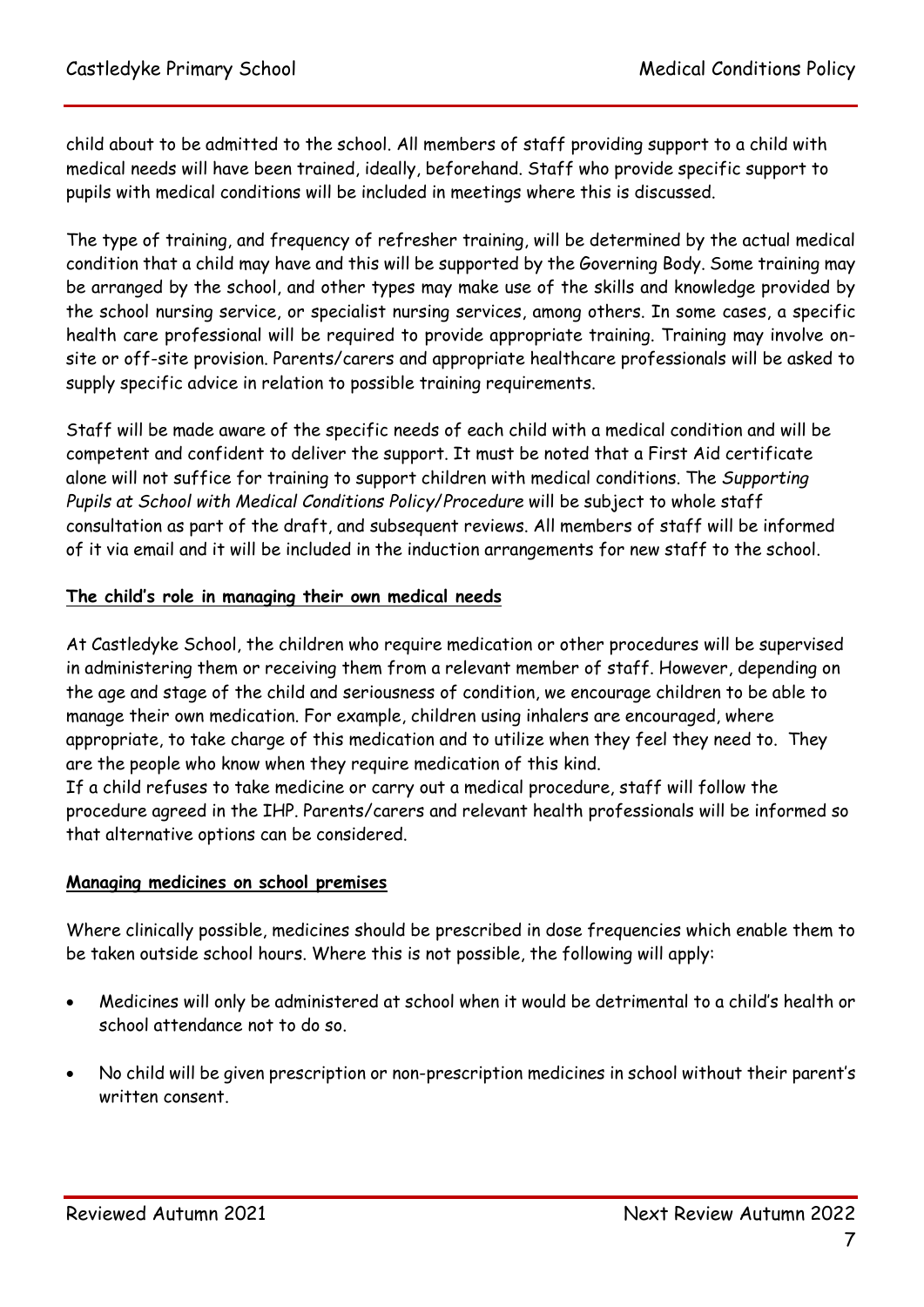- Non-prescription medicines will be administered/managed by parents, as far as is reasonably practicable. Should they be needed during the school day, the agreed protocols (above) will then come into play and a medication request form will be completed and signed by parent/guardian.
- For the administering of non-prescription medicines during an educational visit parents should provide written consent. Medical consent forms are available at the school office.
- No child will be given a medicine containing aspirin unless it has been prescribed by a doctor. Parents will be required to give their written consent.
- The school will only accept prescribed medicines that are in-date, labelled, provided in the original container, as dispensed by the pharmacist, and include instructions for administration, dosage and storage. The exception to this is insulin which must be in-date, but will generally be available to schools inside an insulin pen or pump, rather than its original container.
- Medicines will be stored safely. At Castledyke, dry medication is stored in the school office and other medication is stored in a fridge in the staff room. Asthma inhalers are kept in the office and are easily accessible for any child that may require their inhaler immediately.
- On educational visits, medicines and inhalers will be available for the children who requires them and will be supervised/administered by the designated staff member.
- If a controlled drug has been prescribed, it will be kept securely and stored in a non-portable container. Named staff only will have access to such medication so that it can be administered to the specific child. The school will keep a record of doses administered, stating what, how and how much was administered, when and by whom. Any side effects of the medication will be noted.
- When no longer required, medicines will be returned to the parent to arrange for safe disposal.
- Written records will be kept of all medicines administered to children and parents/carers will be informed if their child has been unwell at school. Annex B provides an example of the parental request for medication to be administered by school.

#### **Emergency procedures**

A child's IHP will clearly define what constitutes an 'emergency' and the action to be taken, including ensuring that all relevant staff are aware of emergency symptoms and procedures. It may be necessary to inform other pupils in general terms so that they can inform a member of staff immediately if they think help is needed.

If a child is taken to hospital, staff will stay with the child until the parents/carers arrive, or accompany a child taken to hospital by ambulance, if the parent/carer is not available. Accurate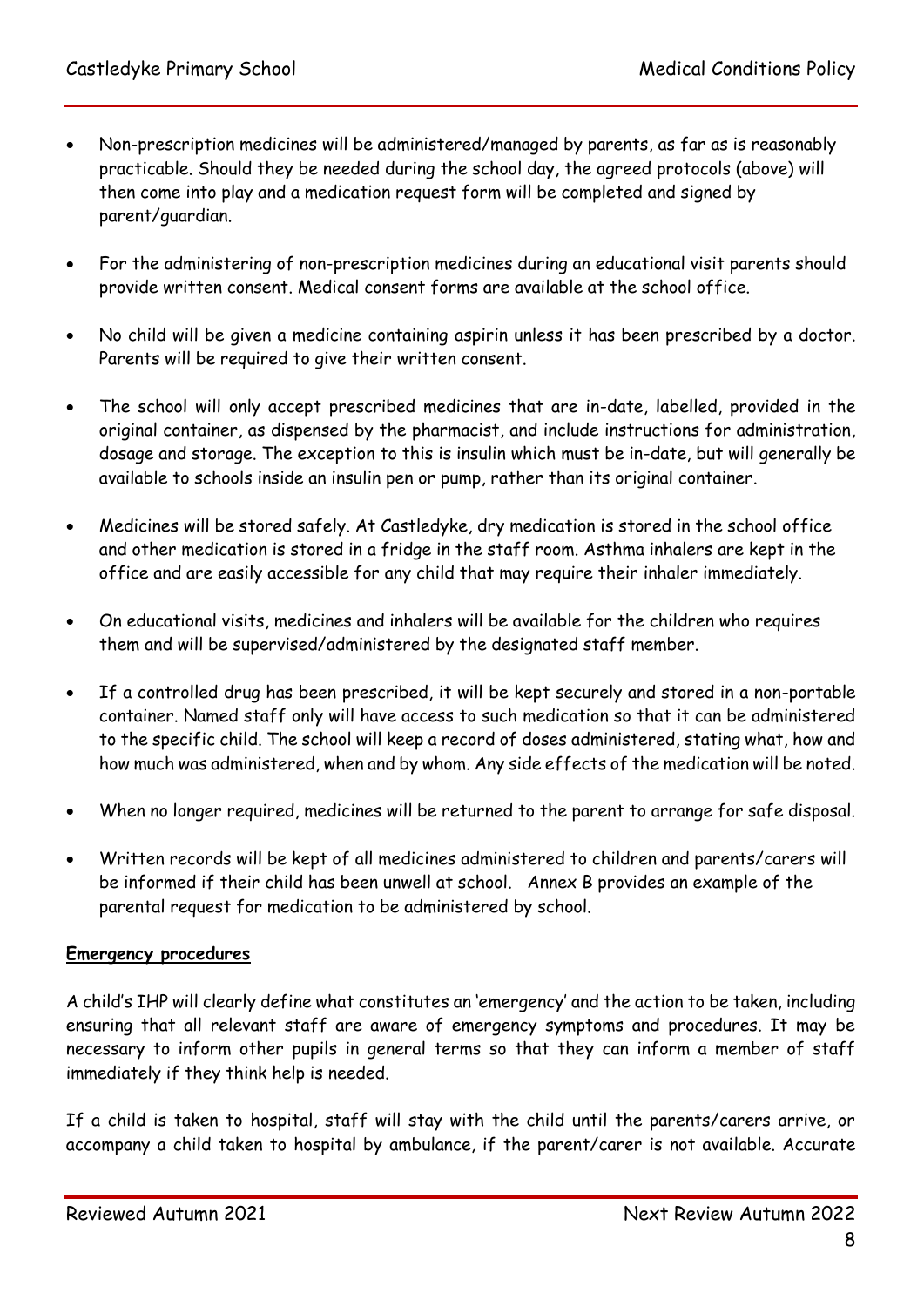information about the child will be provided to the emergency services at the call out stage, during any first response stage, or subsequent moving on to hospital.

#### **Educational visits and sporting activities**

The school will consider how a child's medical condition will impact upon their participation. We will encourage all children to participate according to their ability and make any necessary reasonable adjustments, unless evidence from a clinician, such as a GP, states that this is not possible.

The school will consider what reasonable adjustments and risk assessments are required so that planning arrangements take into account all steps needed to ensure that children with medical conditions are included. This will require consultation with parents/carers, pupils and advice from relevant healthcare professionals to ensure that pupils can participate safely.

#### **Complaints**

Parents/carers who are dissatisfied with the support provided should discuss their concerns directly with the school. If for whatever reason this does not resolve the issue, they can make a formal complaint via the school's complaints procedure.

#### **First Aid**

The school has a number of trained First Aiders amongst the staff, including trained paediatric first aiders. The general body of staff has basic First Aid training, including CPR, on a regular but infrequent cycle.

Signed by the Chair of Governors: ……………………………………………

Date…………………………………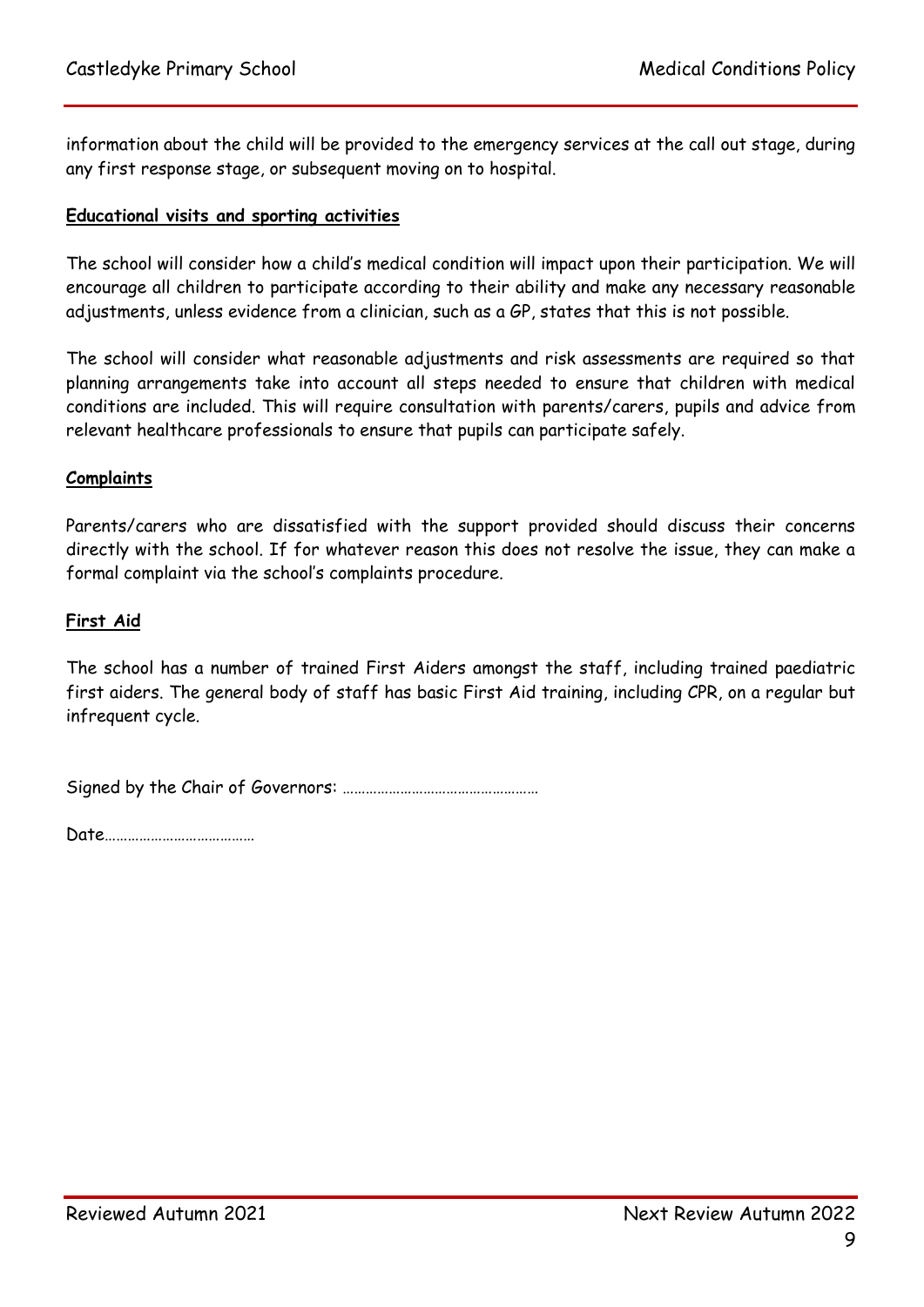**Annex A**

# **Castledyke Primary School INDIVIDUAL HEALTHCARE PLAN FOR A PUPIL WITH MEDICAL NEEDS**

NAME DATE OF BIRTH

**NHS NUMBER UNIT NUMBER**

#### **CONDITION/S**

**ALLERGIES** 

| <b>CLASS</b> | DATE: |  |  |
|--------------|-------|--|--|
|              |       |  |  |

NAME OF SCHOOL: REVIEW DATE:

**CONTACT INFORMATION**

**Family Contact 1, Name, Phone Numbers, Relationship**

**Family Contact 2, Name, Phone Numbers, Relationship**

**IC/Hospital Contact, Name, Phone Number**

**General Practitioner, Name, Phone Number**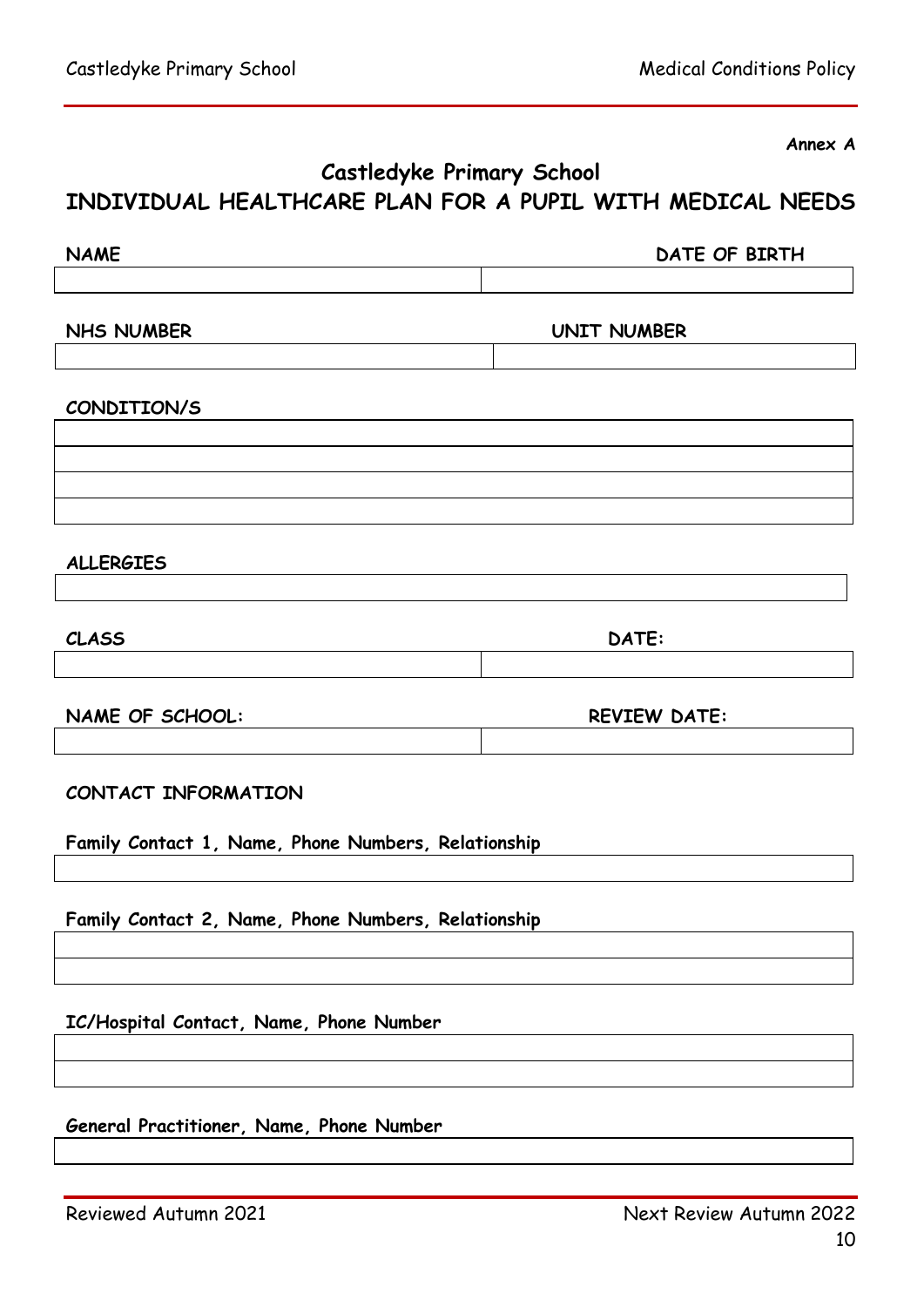#### **Describe condition and give details of pupil's individual symptoms:**

#### **Daily care requirements: (e.g. before sport/at lunchtime)**

**Describe what constitutes an emergency for the pupil, and the action to take if this occurs**

**Follow-up care**

#### **Who is responsible in an emergency: (state if different on/off-site activities)**

Offsite Group leader

#### **Form copied to**

Headteacher Class teacher Consultant Paediatrician etc

Whilst every effort will be taken to ensure this individual healthcare plan is up to date, it remains the parents/carers responsibility to inform school of any changes.

| Signed              | Signed | Signed       |
|---------------------|--------|--------------|
| Health Professional | Parent | Head-teacher |
|                     |        |              |
|                     |        |              |
|                     |        |              |
|                     |        |              |
|                     |        |              |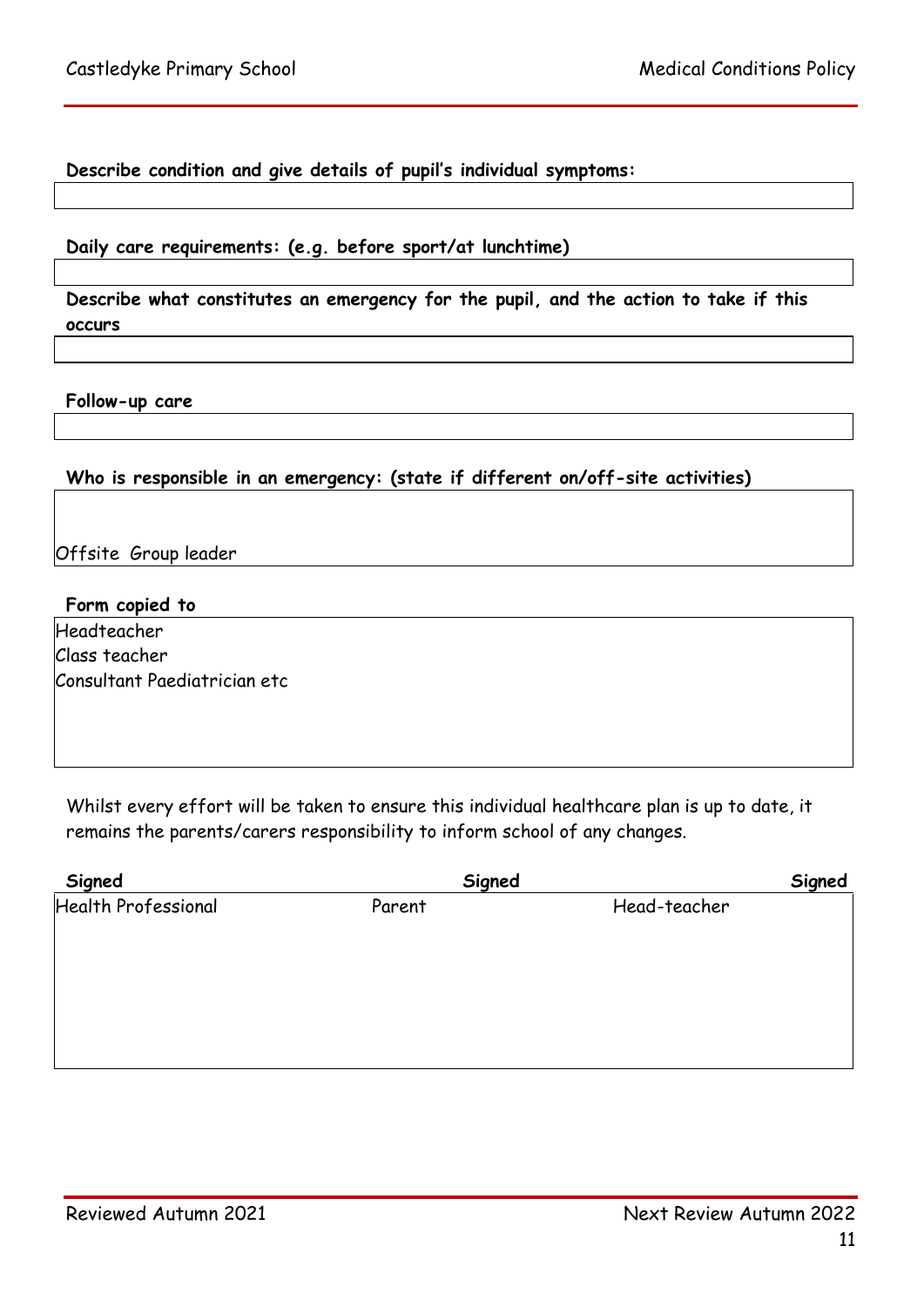#### **Annex B**

# **Castledyke Primary School Medication Request**

| given the following medication whilst at school.    |
|-----------------------------------------------------|
|                                                     |
| Name of medication (as described on the container)  |
|                                                     |
|                                                     |
|                                                     |
|                                                     |
|                                                     |
| Self-administration  Yes/No (circle as appropriate) |
|                                                     |

# **Note to parents**

Medication will not be accepted by the school unless this form is completed and signed by the parent or legal guardian of the child. Administration of the medication must be agreed by the Head-teacher.

Medication must be in-date, labelled, provided in the original container as dispensed by the pharmacist and include instructions for administration, dosage and storage.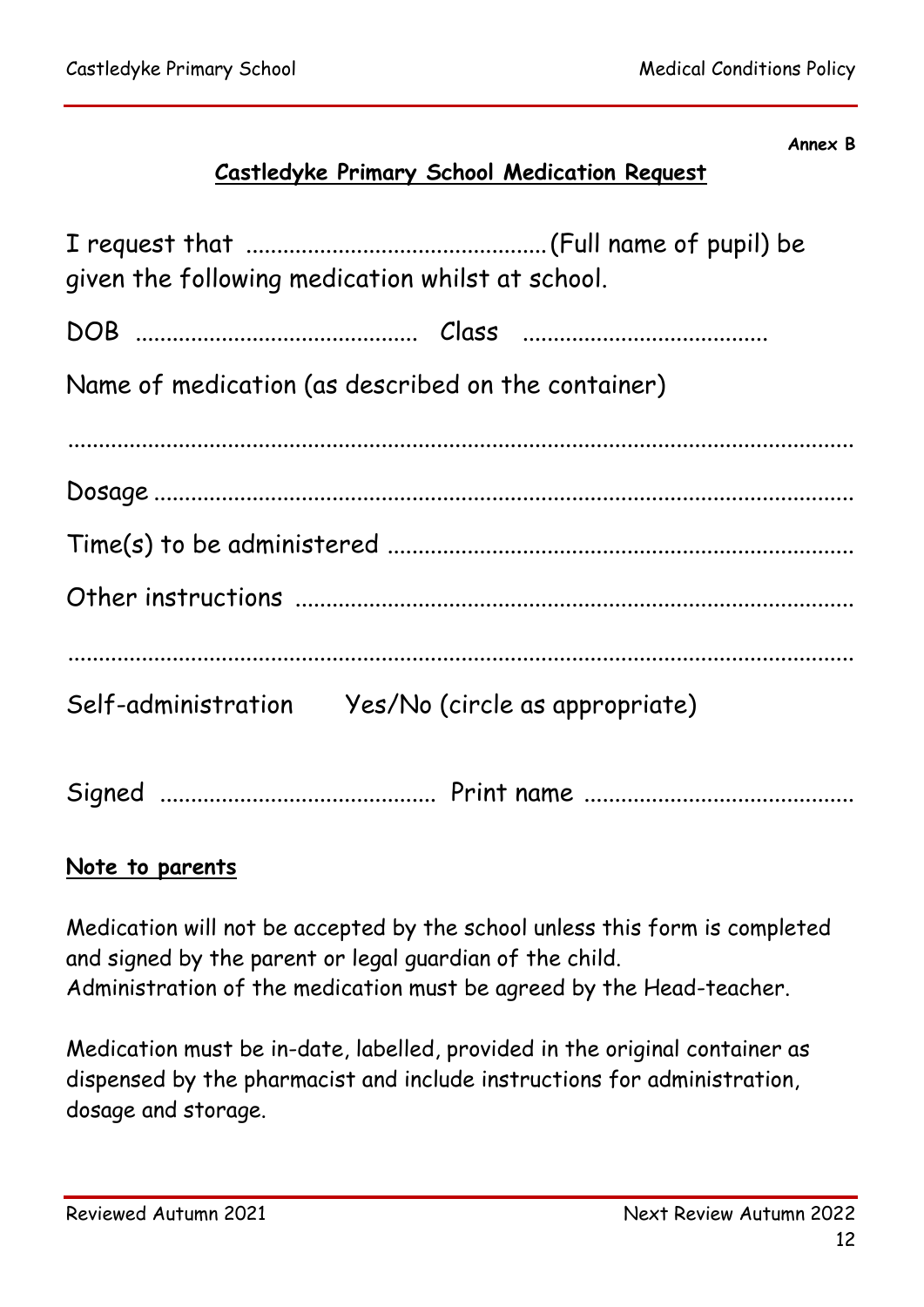| Medication   | Date and | Dosage | Administered |
|--------------|----------|--------|--------------|
| administered | time     |        | by           |
|              |          |        |              |
|              |          |        |              |
|              |          |        |              |
|              |          |        |              |
|              |          |        |              |
|              |          |        |              |
|              |          |        |              |
|              |          |        |              |
|              |          |        |              |
|              |          |        |              |
|              |          |        |              |
|              |          |        |              |
|              |          |        |              |
|              |          |        |              |
|              |          |        |              |
|              |          |        |              |
|              |          |        |              |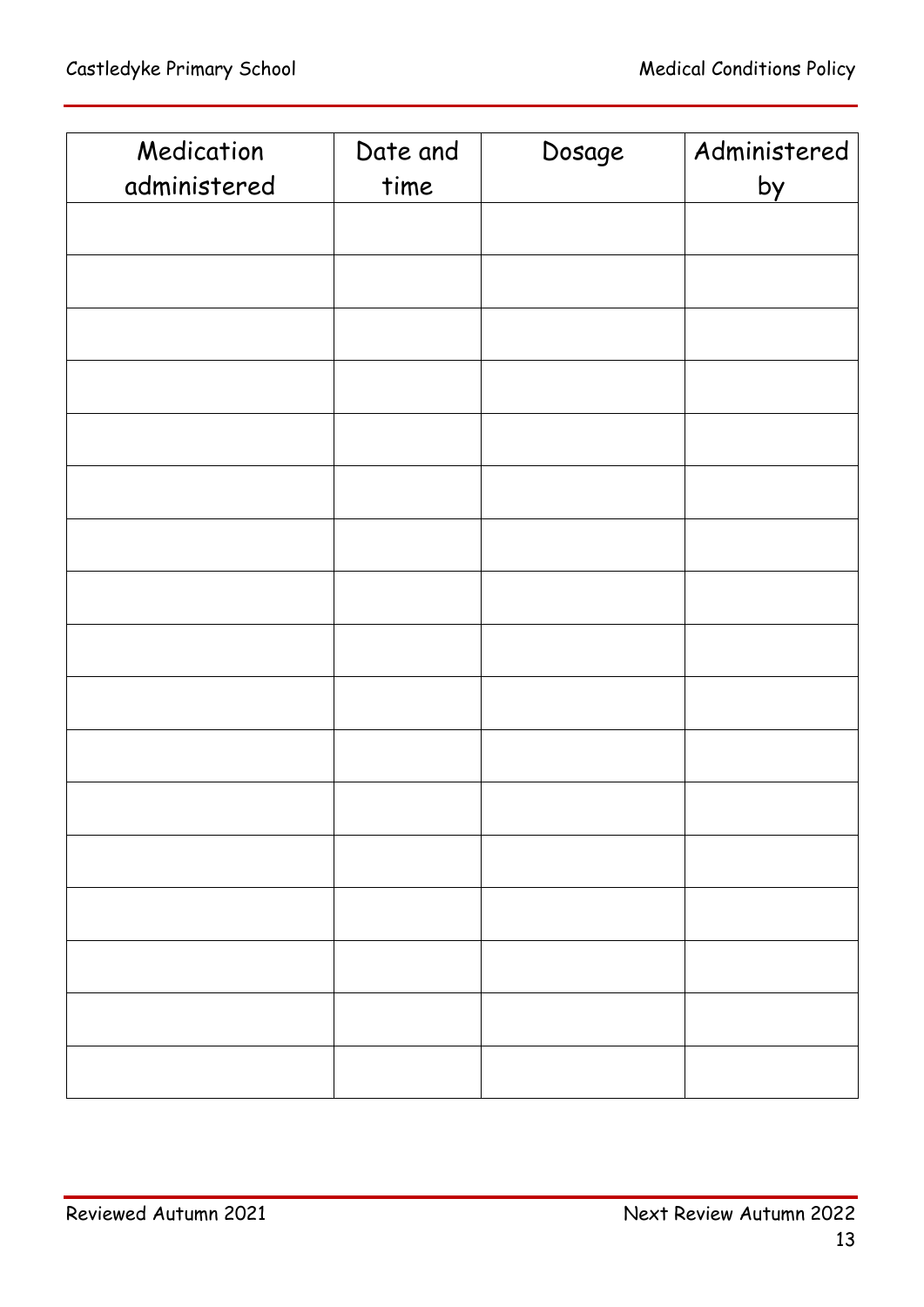**Annex C**

**Further advice and resources**

**The Anaphylaxis Campaign** 1 Alexandra Road Farnborough Hampshire GU14 6BU **Phone 01252 546100 (head office) or 01252 542029 (helpline) Fax 01252 377140 info@anaphylaxis.org.uk www.anaphylaxis.org.uk**

#### **Asthma UK**

18 Mansell Street London E1 8AA **Phone 020 7786 4900 Fax 020 7256 6075 info@asthma.org.uk www.asthma.org.uk**

#### **Diabetes UK**

Macleod House 10 Parkway London NW1 7AA **Phone 0345 123 2399 Fax 020 7424 1001 info@diabetes.org.uk [www.diabetes.org.uk](http://www.diabetes.org.uk/)**

#### **Epilepsy Action**

New Anstey House Gate Way Drive Yeadon Leeds LS19 7XY **Phone 0113 210 8800 (head office) or 0808 800 5050 (helpline) Fax 0113 391 0300 epilepsy@epilepsy.org.uk www.epilepsy.org.uk**

#### **Department for Education** Piccadilly Gate Store Street Manchester M1 2WD

**Phone 0370 000 2288**